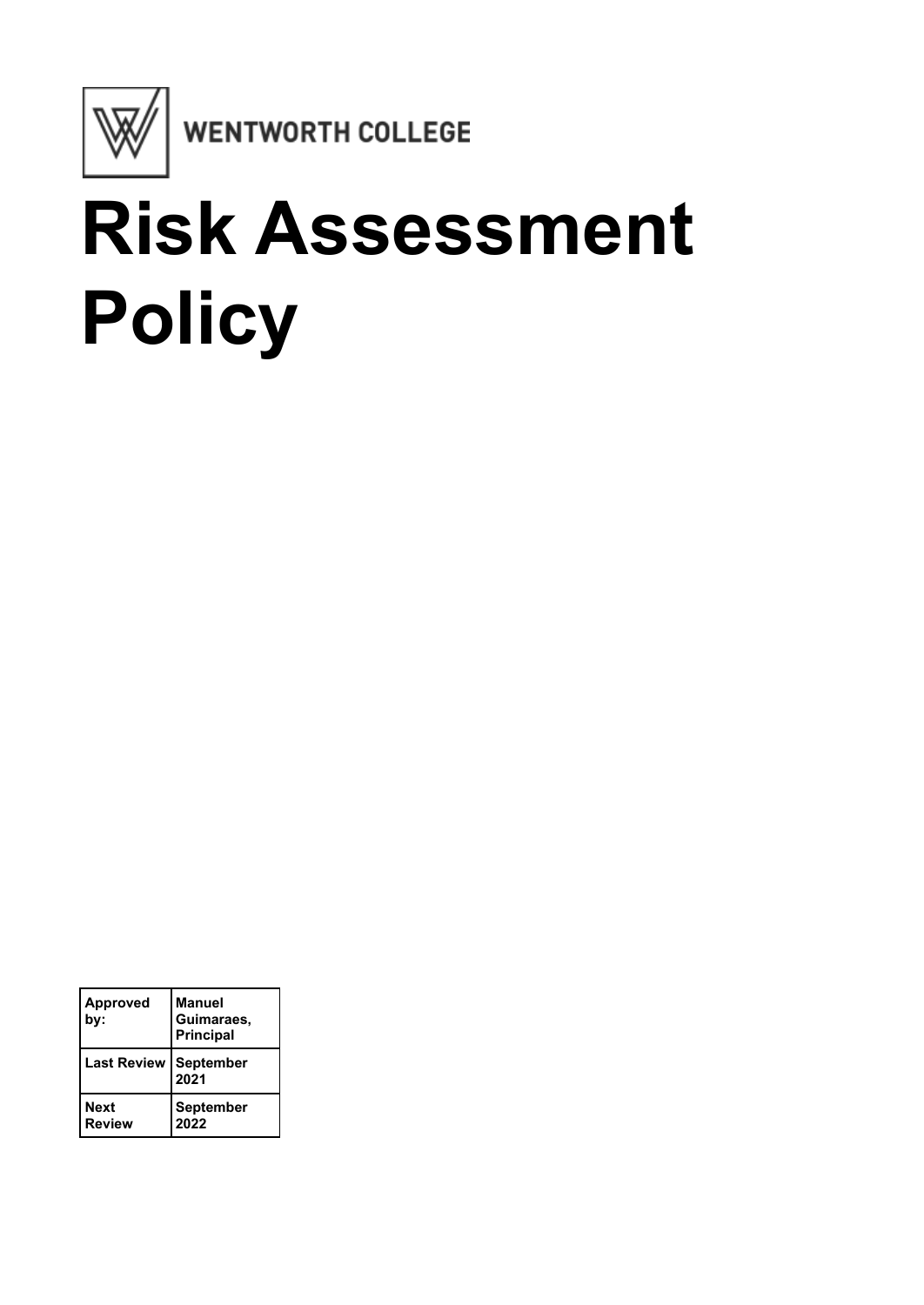## **Risk Assessment Policy**

This policy is prepared to promote the health, welfare and safety of pupils, staff and visitors of Wentworth College.

## **What is a Risk Assessment**

A risk assessment is a careful examination of what, in your work, could cause harm to people and the environment, so that you can weigh up whether you have taken enough precautions or should do more to prevent harm.

A risk assessment is an important step in protecting staff, pupils, visitors, contractors, the environment and Wentworth College.

It assists staff in focussing on the risks within their department, activities and the work they undertake. In many instances, straightforward measures can readily control risks; for example ensuring staff have sufficient information when they are offsite, operating machinery or using chemicals, spillages are cleaned up promptly so people do not slip, or good housekeeping is maintained to ensure people do not trip.

A printable risk assessment form is included within this policy.

## **When should a risk assessment be completed**

The Management of Health & Safety at Work Regulations 1999 requires an assessment to be made of any significant risks arising out of the activities that Wentworth College undertakes.

## **Who is responsible for drawing up and checking risk assessments**

There is a requirement for the college to explain to staff how health and safety is managed for their area of work or activity. All staff have a responsibility for ensuring risk assessments are completed for their area of work, and teachers should check and monitor assessments.

This may be by one assessment, by a number of assessments linked together or by individual assessments for different tasks/activities, offsite visits, experiments, machinery or processes within the department.

## **Storing Assessments**

Once the completed assessments have been shared with appropriate staff and students they need to be stored in the administrative office.

Sharing of assessments and best practice will ensure that the assessments are improved and that staff have good, reliable information.

## **Definitions**

A hazard is anything that may cause harm, such as chemicals, electricity, working from ladders, open drawer etc.

The risk is the chance, high or low, that somebody could be harmed by these and other hazards,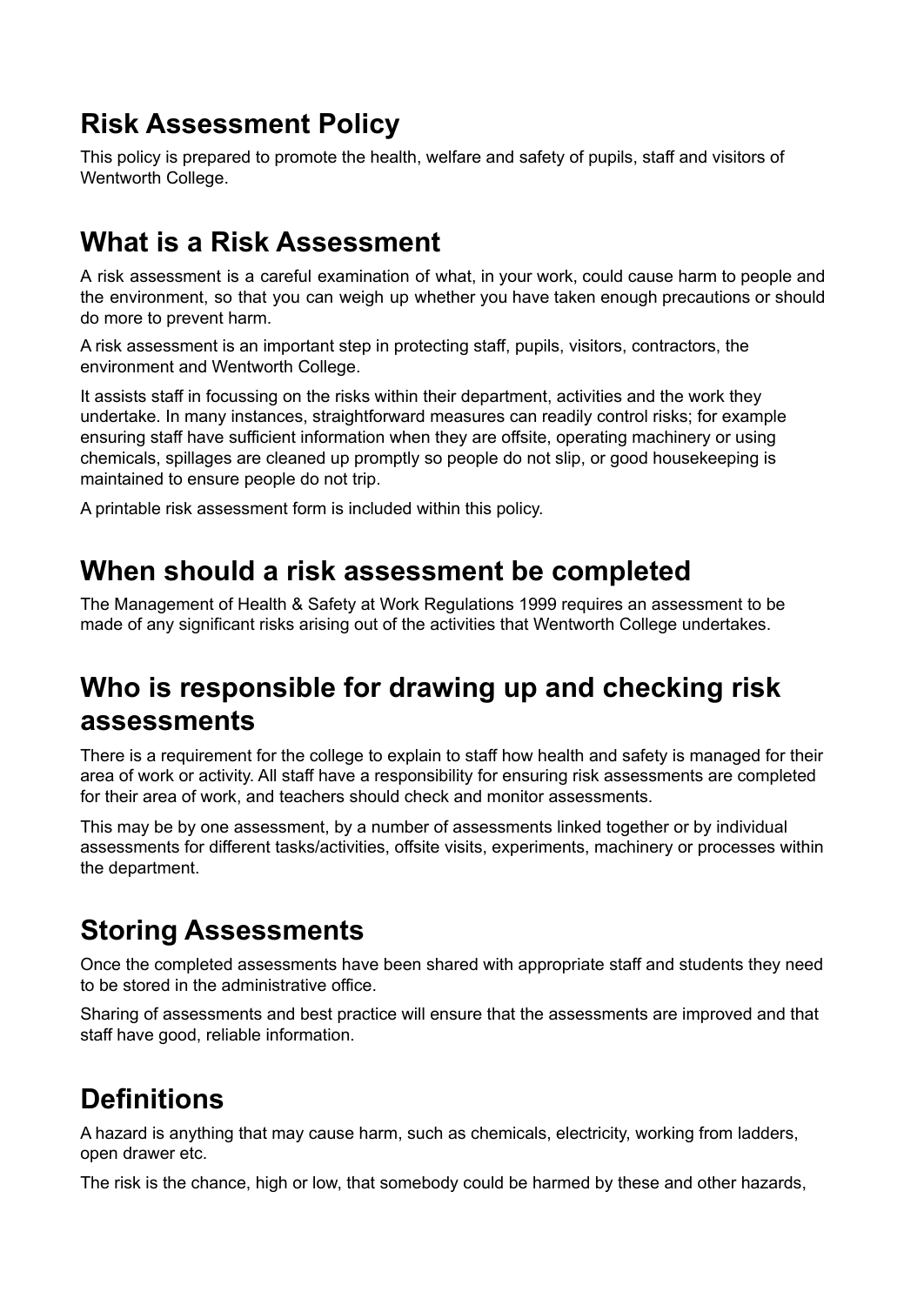together with an indication of how serious the harm could be.

### **How to carry out a risk assessment**

The person carrying out the risk assessment should be familiar with the HSE Guidance Note which can be accessed at http://www.hse.gov.uk/pubns/indg163.pdf.

#### **Step 1 – What are the hazards?**

Consider how someone may be harmed, this will help to identify the hazards, disregard the inconsequential or trivial.

• Walk around your classroom, office; think through your task or activity; consider the location, duration, purpose of your visit, are there long term health hazards associated with the task?

• Consult the manufacturer's instructions, safety data sheets, trade associations, associated websites etc.?

#### **Step 2 – Who may be harmed and how?**

Consider each hazard and who may be harmed and how they may be harmed.

• Who may be? Students, teaching, office, cleaning, maintenance, and/or security staff, visitors etc. Identify groups, which are more vulnerable such as young persons, the disabled, lone working staff, contractors, members of the public, etc.

• How? May be from tripping on a bag left on the floor, accessing a box from a high shelf, putting up displays from a step ladder, sports activity, noise, machinery, offsite trip etc.

#### **Step 3 – What are you already doing?**

Having spotted the hazards consider what is already in place to control them. Compare your list to good practice, is there more that could be done?

When controlling risks, apply the following principles, if possible in the following order:-

- 1. Can I remove the hazard altogether?
- 2. If not, how can I control the risks so that harm is unlikely?
- 3. Try a less risky option (e.g. switch to using a less hazardous chemical)
- 4. Prevent access to the hazard (e.g. by guarding)

5. Organise work to reduce exposure to the hazard (e.g. put barriers between pupils/staff and the works)

6. Issue personal protective equipment (e.g. clothing, footwear, goggles, etc.)

7. And provide welfare facilities (e.g. first aid, removal of contamination).

Within this step there is a heading of "What further action is needed?" Have the risks been reduced as far as possible or is there a need for more? For instance:

• You may consider that you require refresher training on the machinery/task/activity.

• You may feel that before the trip goes ahead the ratio of staff to pupils should be increased. Without the increase in staff you could not go ahead with the trip.

• There may have been a change of legislation or best practice and therefore new equipment or additional equipment is required.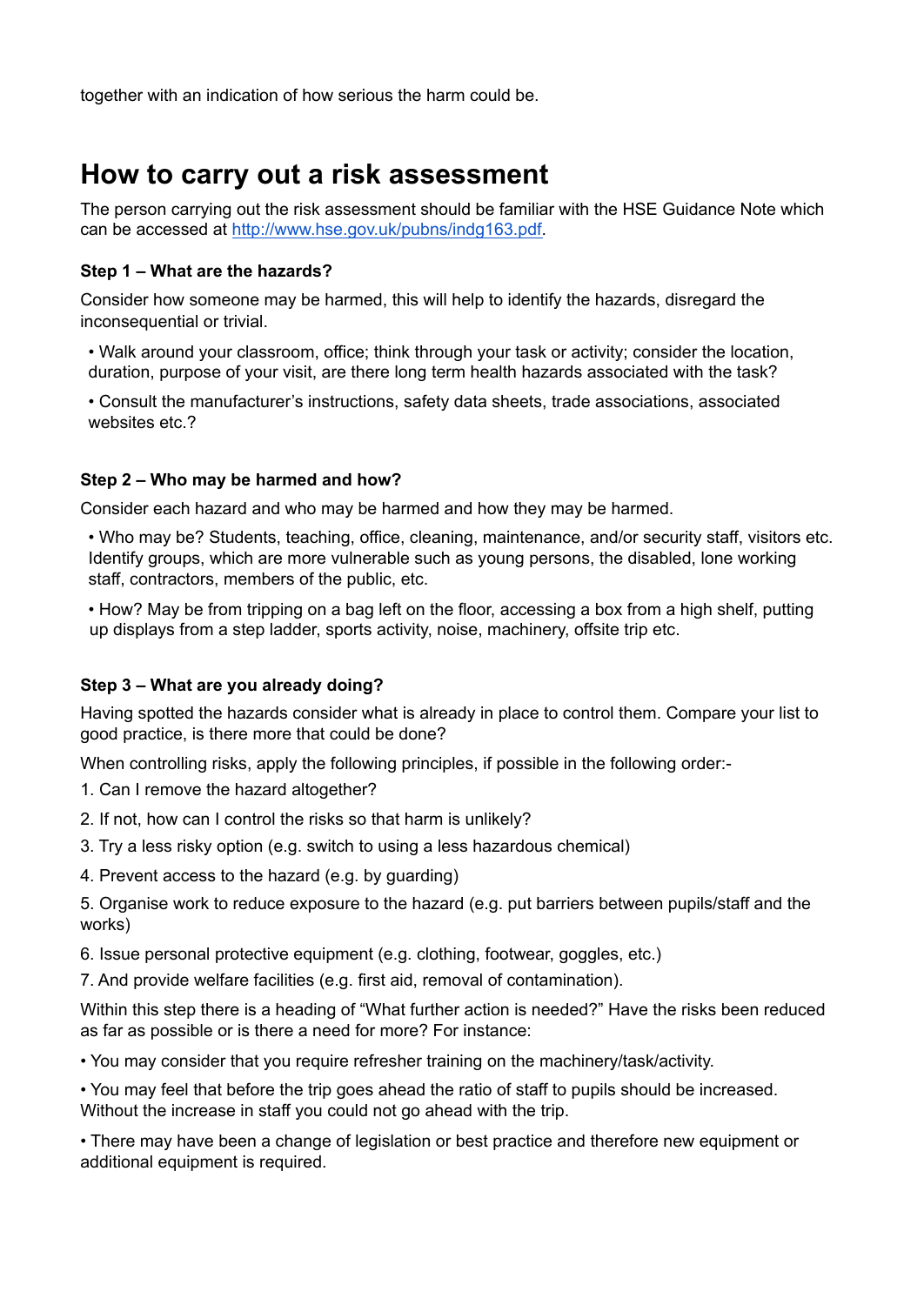#### **Step 4 – How will you put the assessment into action?**

The completed risk assessment must be shared with the appropriate staff and where necessary students.

You may have outstanding issues. If so prioritise; say what needs to be done, by when and by whom.

Remember the assessment demonstrates how the event, task, activity etc. is to be managed. For example staff to carry out inspection before use, information provided to staff and students via a briefing.

#### **Step 5 – Monitor and Review**

Monitor - There are a number of occasions, such as offsite activities, an event, a project etc. where it is recommended that a "wash up" be carried out, once the wash up has occurred use this section to make comments/action points for when the situation is carried out again. This will assist staff to improve the situation in the future.

Review - Few activities, classrooms etc. stay the same. Sooner or later a piece of new equipment, substance, procedure etc. is brought in; this can lead to new hazards and therefore the assessment will need to be reviewed.

Should no changes occur that you are aware of there will still be a need to review the assessment and it is suggested that the assessment be reviewed on an annual basis.

## **Signature and Sharing with Staff**

The last section of the form asks how and who the assessment will be shared with. For example naming the staff on the trip, activity or doing the task, via a department meeting, via email to all staff etc.

The person who has completed the assessment should enter their name and get the Principal to authorise the form, which should then be stored in the administrative office.

**Appendix 1 New Risk Identification/Assessment Form**

**Description of situation/issue/activity to be assessed Department Person(s) carrying out risk assessment Date of assessment**

**(Step 1) Hazard(s): What's the hazard(s).**

**(Step 2) Who may be harmed and how:** Say how the hazard could cause harm and to whom.